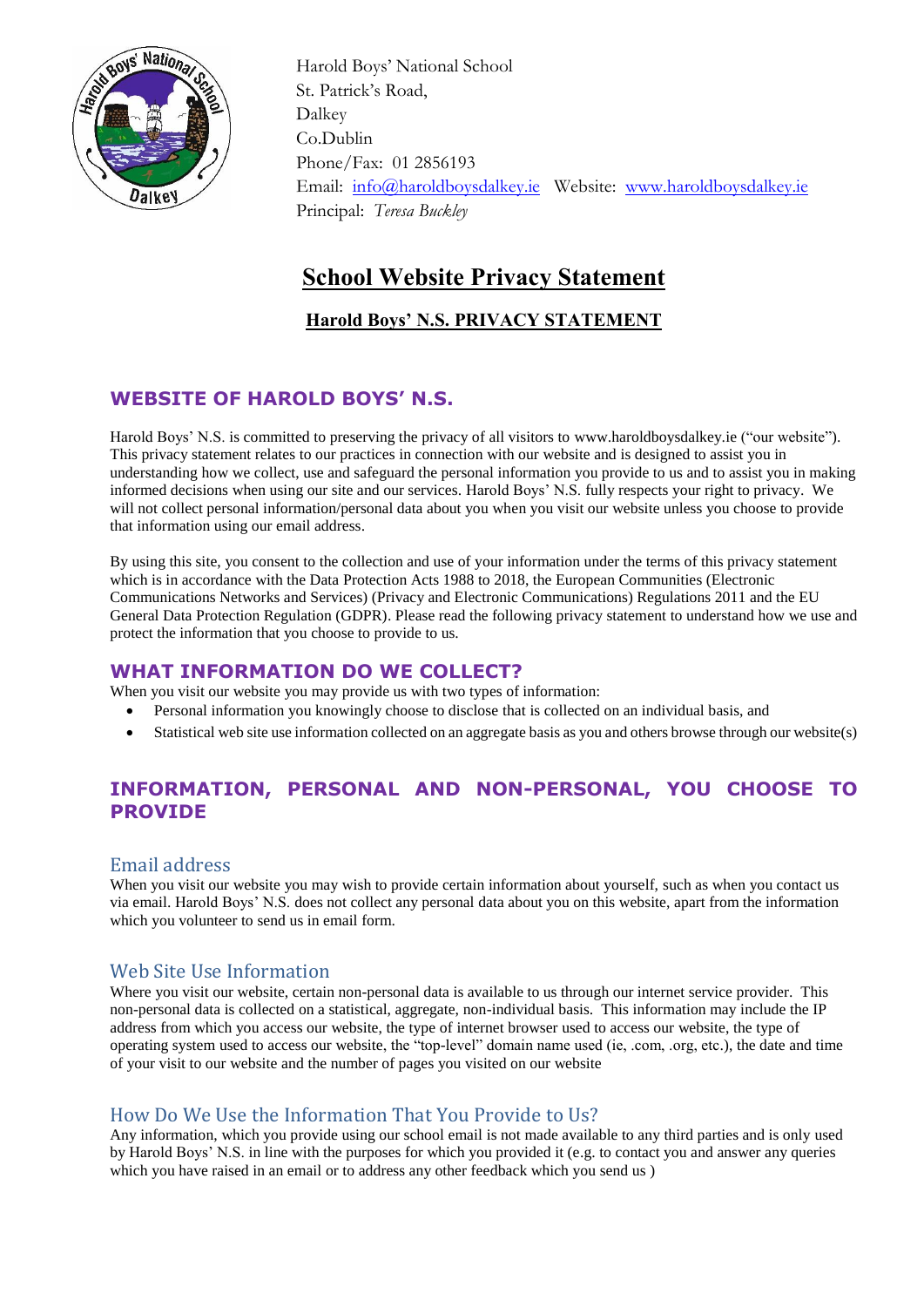#### Disclosure to Other People:

We do not disclose, sell or distribute any personal information which you send to us to any third parties. We may pass aggregate information on the usage of our site to third parties, but this will not include information that can be used to identify you. Your personal data may also be anonymised and used for statistical purposes. Unless required to do so by law, we will not otherwise share, sell or distribute any of the information you provide to us without your consent.

#### IP Addresses:

An IP address is a number that is assigned to your computer automatically when you use the internet. When you visit any web page in our website, our servers log your IP address. We may use your IP address to help diagnose problems with our server and to administer our website. Your IP address is also used to help identify you and to gather broad demographic information.

#### **WHAT ARE COOKIES?**

Cookies are a feature of web browser software that allows web servers to recognise the computer used to access a website. Cookies are small pieces of data that are stored by a user's web browser on the user's hard drive

Cookies can remember what information a user accesses on one web page to simplify subsequent interactions with that web site by the same user or to use the information to streamline the web page and to complete commercial transactions over the Internet. Cookies should make your online experience easier and more personalized

*Our website uses cookies to keep track of your access to the site. By using our website, you agree that we can place these types of cookies on your device*

Your browser will give you the option of preventing websites using cookies, or deleting cookies that have been accepted. Your browser's help service or help manual will show you how this is done. If you do not want your browser to accept cookies, you can "turn off" the cookie acceptance setting on your browser setting. However you must note that this may stop our website from working properly on your device. If you do not change your browser settings to refuse cookies, our website will issue cookies when you visit our website. If you continue to use our website, you agree and consent to our use of cookies on your device

#### **SECURITY**

We employ security measures to protect your information from access by unauthorised persons and to guard against unlawful processing, accidental loss, destruction and damage and we will do our best to ensure that all records we hold remain secure in line with our obligations under Data Protection Acts 1988 to 2018. We take our security responsibilities seriously, employing appropriate physical and technical measures. We review our security procedures regularly

#### **RETENTION**

We do not retain your personal data for longer than it is necessary for us to comply with the purpose for which you gave it to us. Any personal data which you provide to us using this website will be used in line with the purposes for which you provided it (e.g. to contact you and answer any queries which you have raised in email form or to address any other feedback which you send us in email form) and after this purpose has been completed, we will delete your personal data.

#### **ACCESSING YOUR INFORMATION**

You are entitled to see the information we hold about you. On written request, we supply copies of your personal data, which you may have supplied to us using our website. If you wish to obtain copies of this personal data, you should write to the Board of Management of Harold Boys' N.S. at St. Patrick's Road, Dalkey, Co. Dublin and ask that it provides you with an Access Request Form. Your request will be dealt with as soon as possible and will not take more than a month to process. If you discover that Harold Boys' N.S. holds inaccurate information about you, you can request that we correct/delete that information.

#### **WEBSITES LINKED TO OUR WEBSITE**

Our website may, from time to time, contain links to and from third party websites. We are not responsible for the practices employed by websites linked to or from our website nor the information or content contained therein. Often links to other websites are provided solely as pointers to information on topics that may be useful to the users of our website